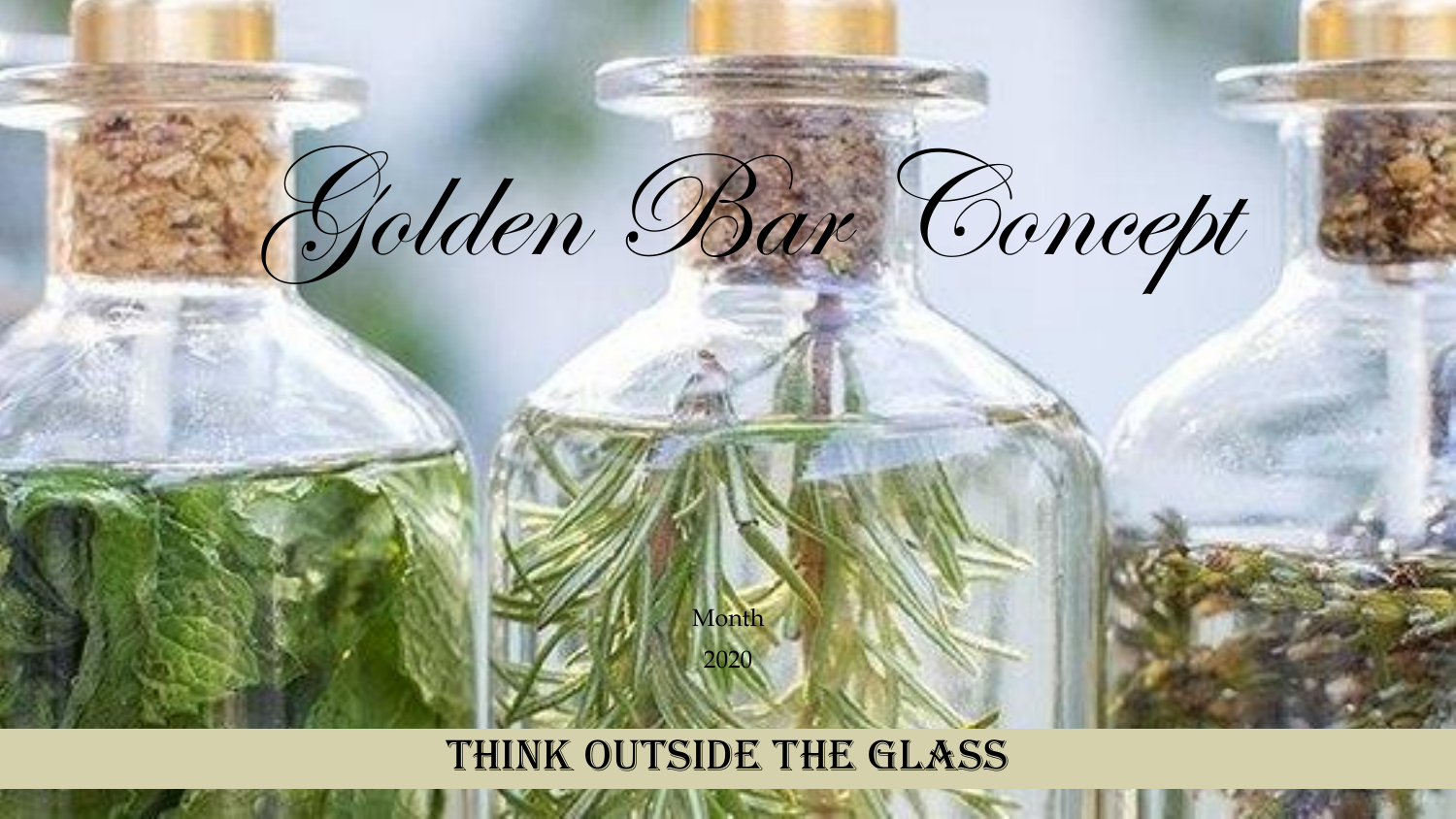

Your Drinking Experience

Cocktails first, because no great story ever started with a glass of water….

- There is a drink for every mood or occasion. Find your favorite cocktail recipes with our mixologist team.
- Add a sparkle to your party with a selection of refreshing and sophisticated cocktail recipe ideas by GBC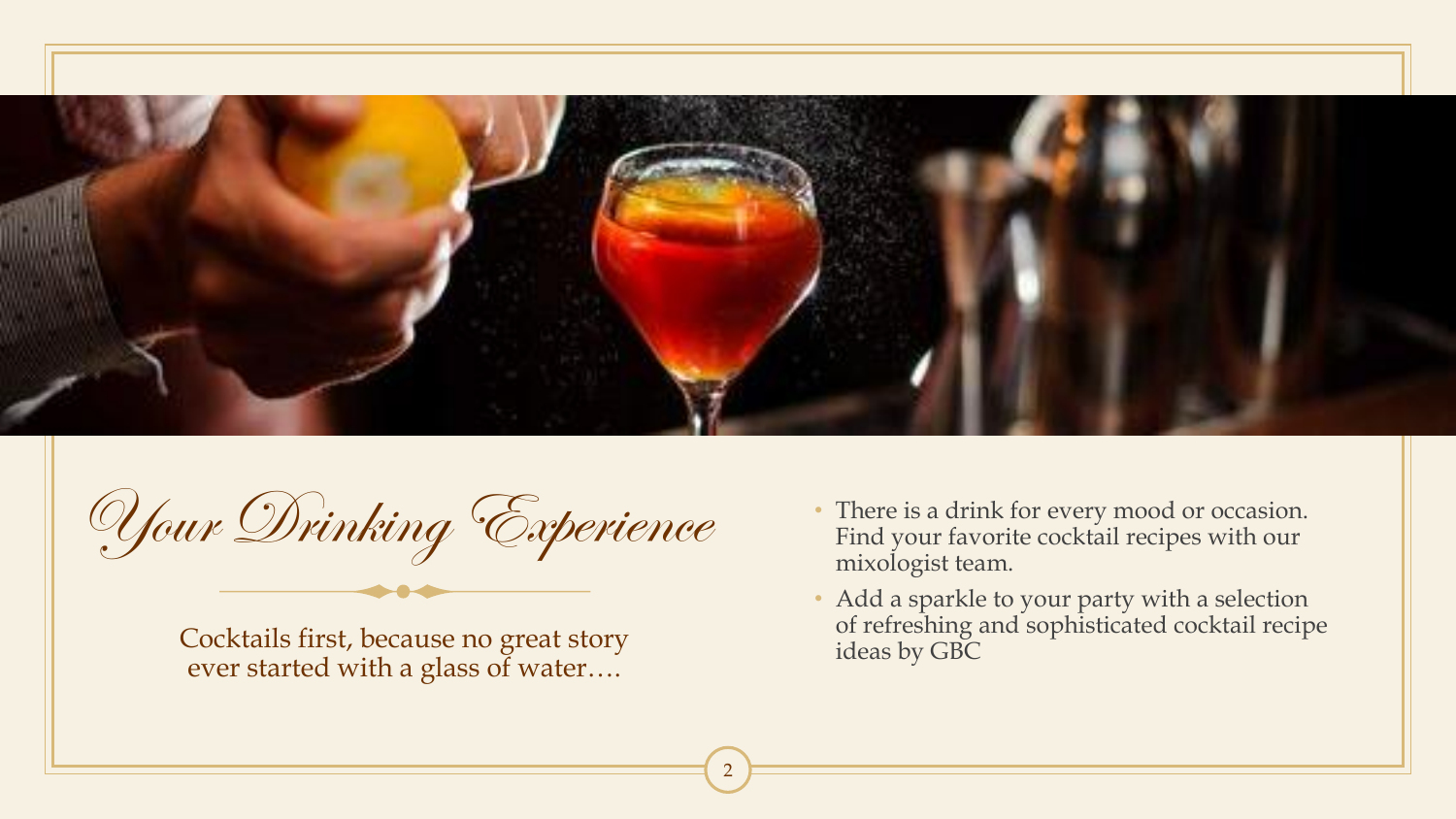Simple Open Bar

All menus following include Simple Open bar services and unlimited consumption after dinner

Spirits

- Whiskey: Johnnie Walker
- Vodka: Absolut
- Gin: Gordon's
- Tequila: Jose Cuervo
- Apperol
- Rum: Bacardi
- **❖ Martini**
- ❖ Prosecco



Beverages

- ❖ Soda Water
- Tonic Water
- Orange Juice
- Lemon Juice
- Soft Drinks 3 Ε 500ml
- ❖ Sparkling water
- $\cdot$  fruit pulps / purees / garnishes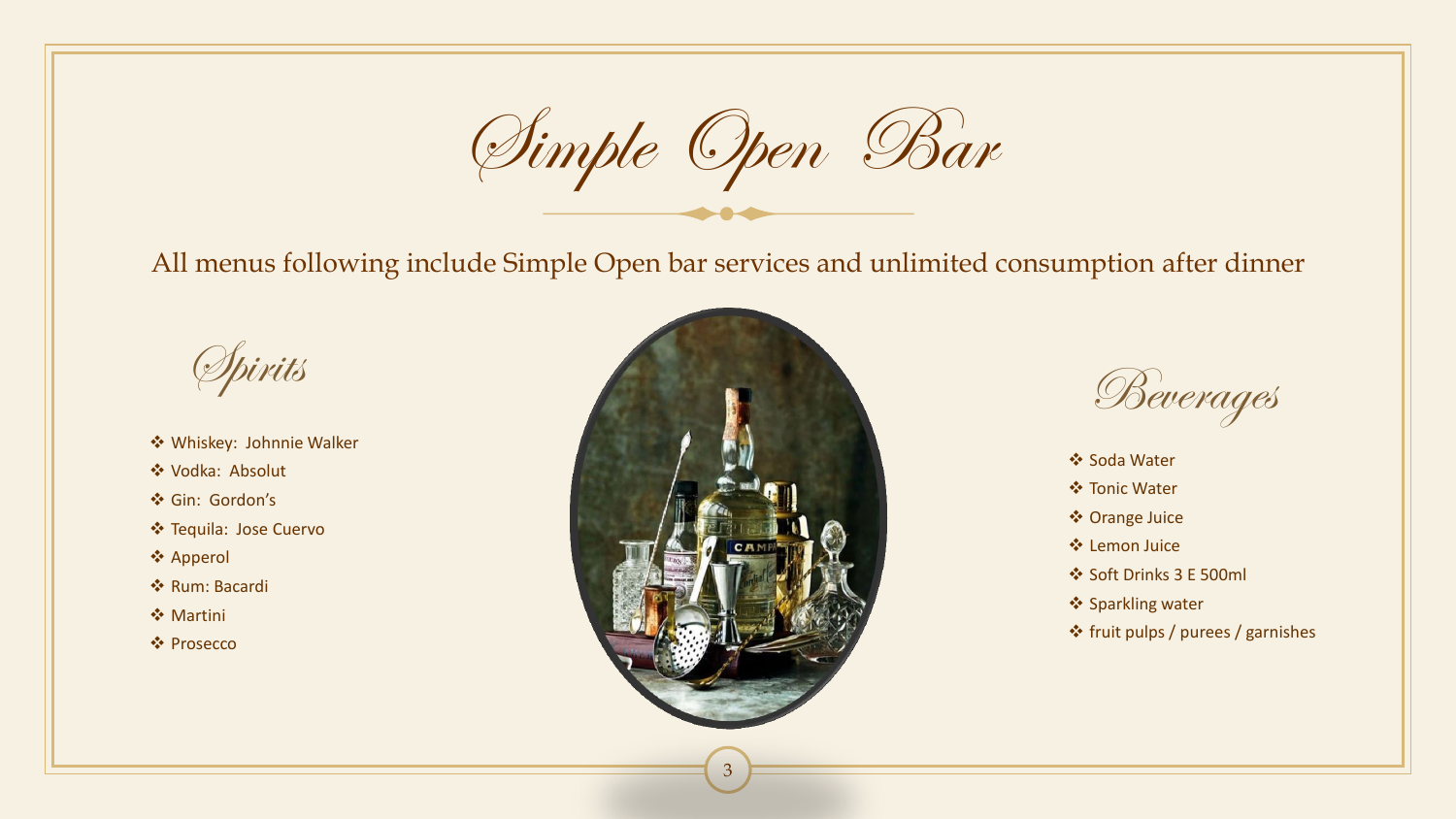GBC Welcome Drinks 1

## BEFORE THE EVENT

 Bellini or Rossini or Choco Spritz (sparkling wine with peach or strawberry or chocolate)

White Sangria Strawberries

( white wine malagouzia with a pinch of rum and fresh fruits)

4

Red Hot Summer

(red wine merlot, sprite and orange bitters)

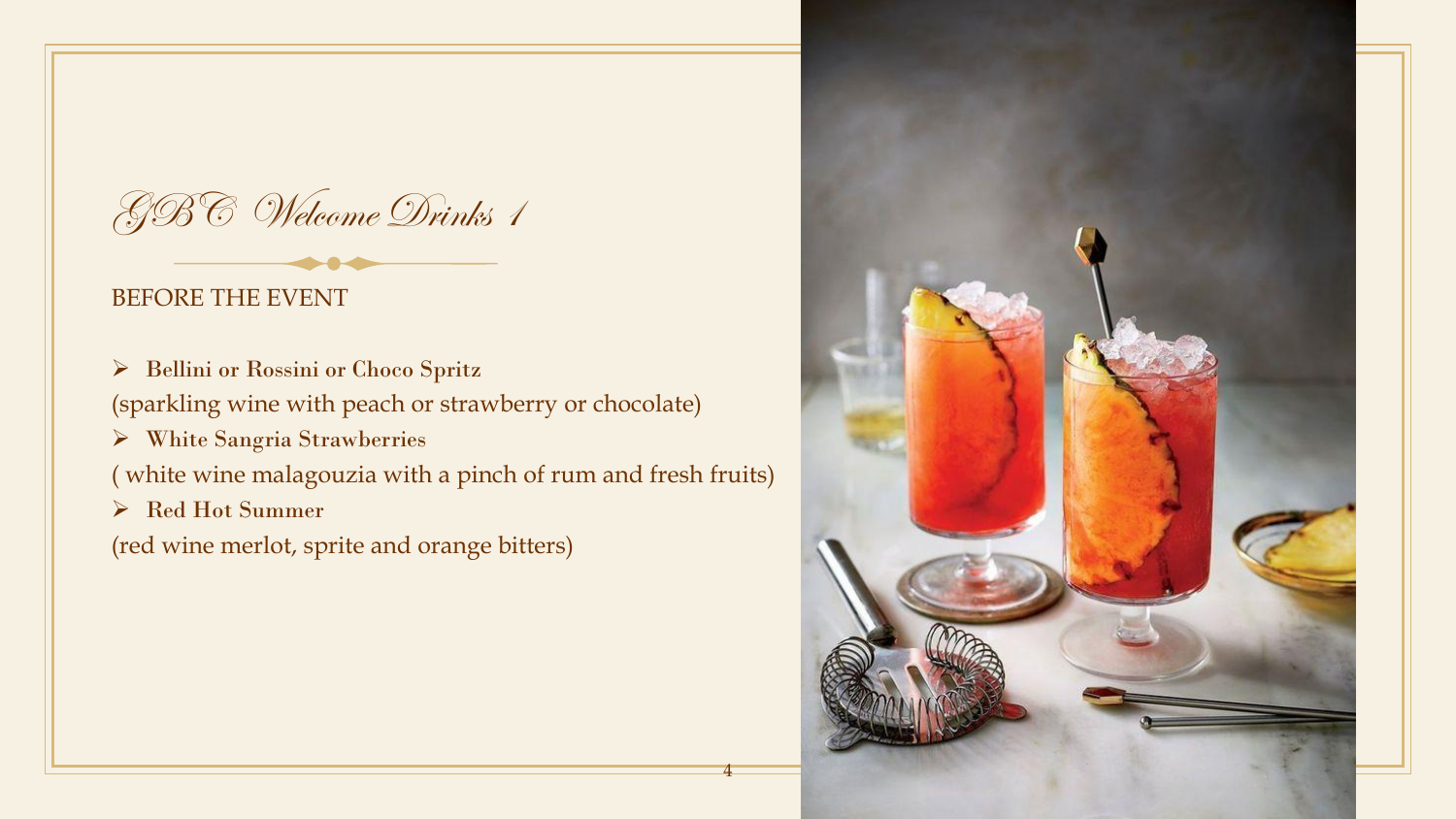



Signature cocktails No.1 Please choose 4 from the below

#### **Mojito Classic or Strawberry or Passion or Greek**

(Rum or Mastiha, lime, spearmint, soda, sugar syrup / strawberry or passion fruit)

## **Tommy's Margarita**

(yellow tequila, lime, agave syrup or honey)

## **Cosmopolitan**

(vodka, lime, cranberry juice, citrus fruit liquor) **Moscow Mule or Greek Mule**

(vodka or mastiha, lime, ginger, ginger ale) **Elderflower Collins**

(gin, lime, sugar syrup, elderflower, maraschino)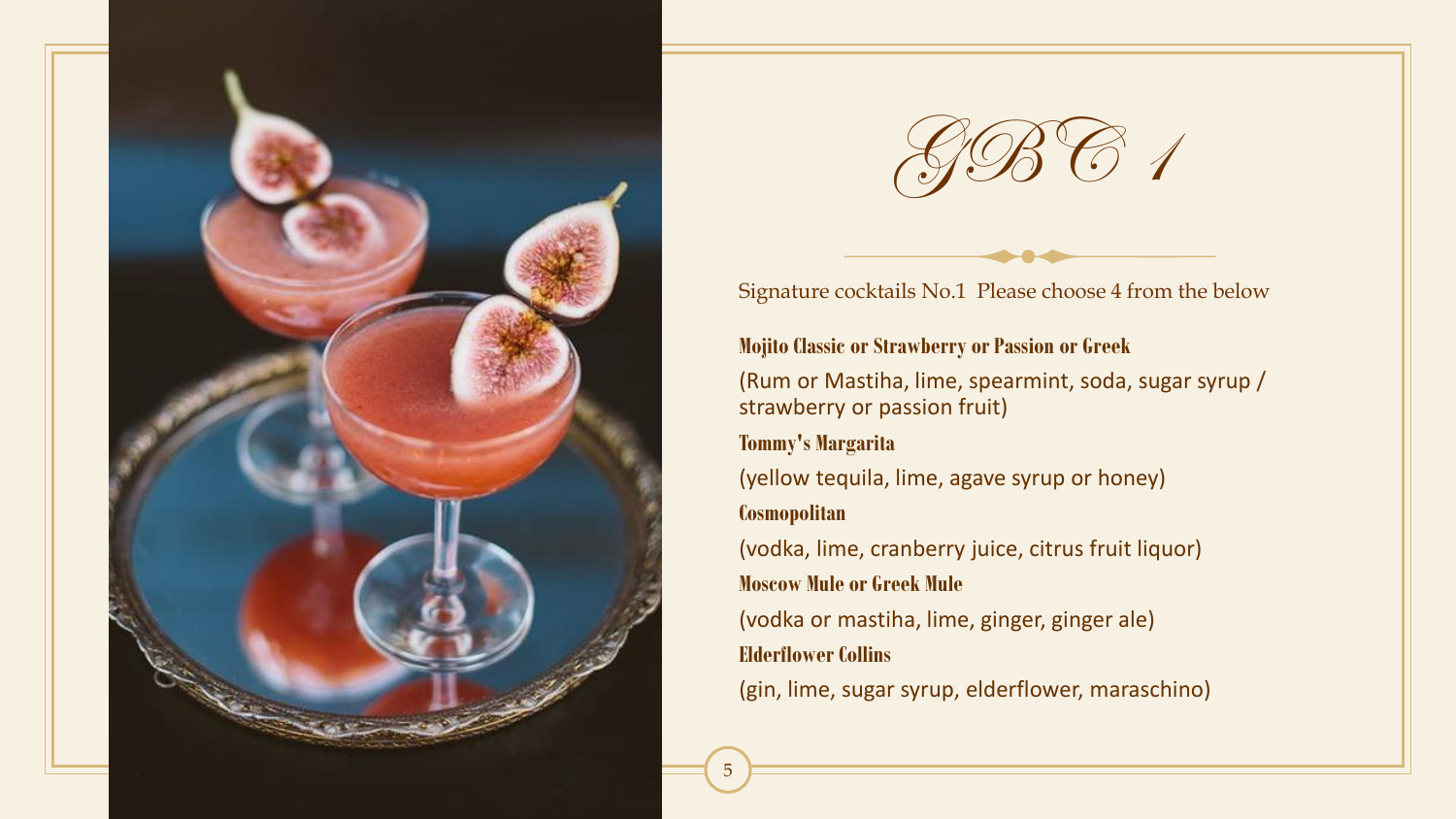GBC Welcome Drinks 2

## BEFORE THE EVENT

 Cucumber Aperol Spritz (Apperol, sparkling wine, soda, cucumber) Hibiscus Poem

(sparkling wine with ginger and hibiscus)

Caramel Crunch

(sparkling wine, tequila and salted caramel)

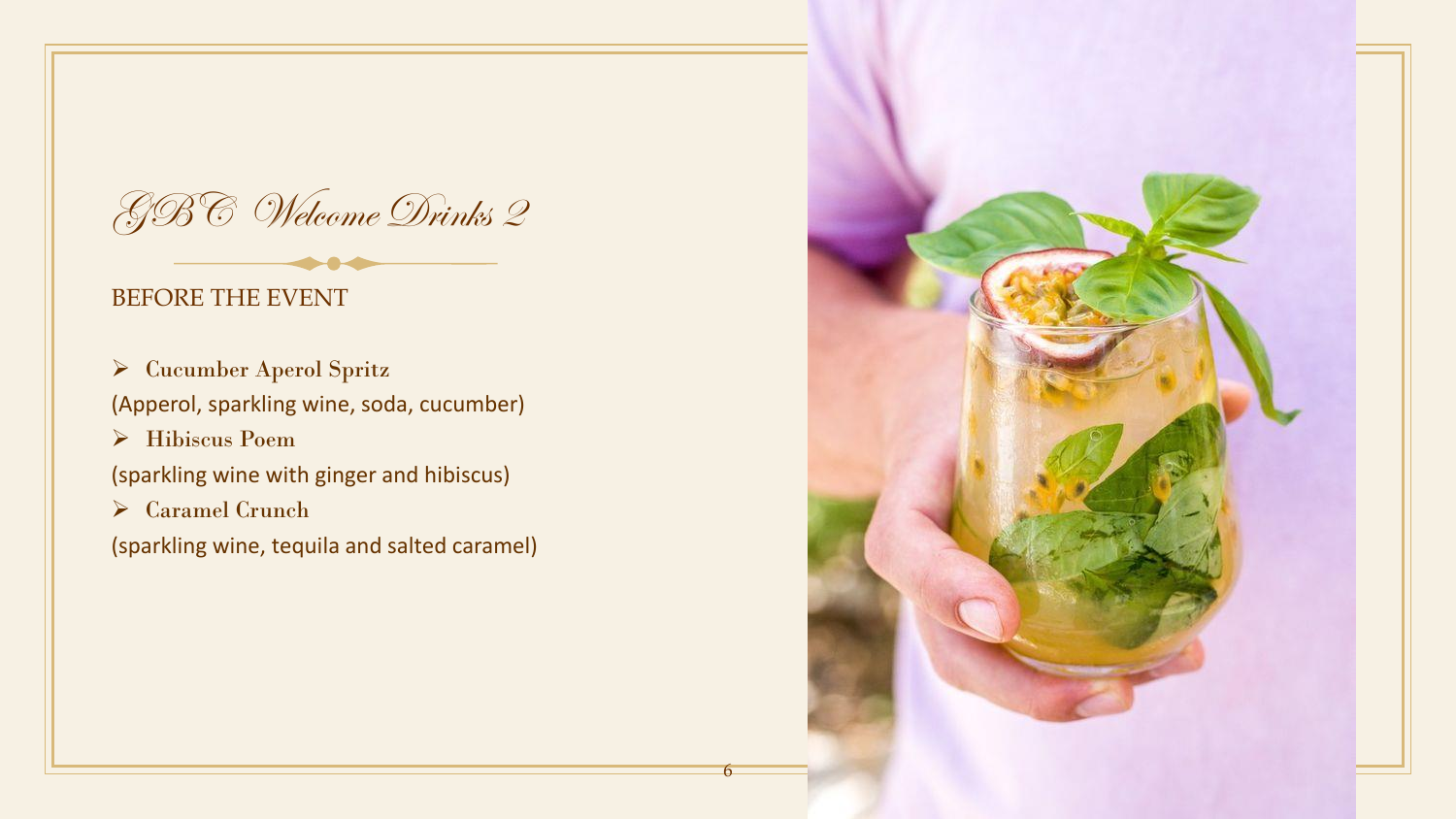



Signature cocktails No.2 Please choose 4 from the below

#### **Bramble Blackberry**

(gin, sugar syrup, Crème de Moure, spearmint, blackberries) **White Zombie**

(white rum, lime, sugar syrup, passion fruit, pineapple) **Pornstar Martini**

(vodka, lime, passion fruit, vanilla, Passoa liquor, bitters) **Pink Mastiha**

(vodka, mastiha, lime, sugar syrup, Crème de cassis, pink grapefruit soda)

## **King George**

7

(rum, lime, pineapple, sugar syrup, nutmeg)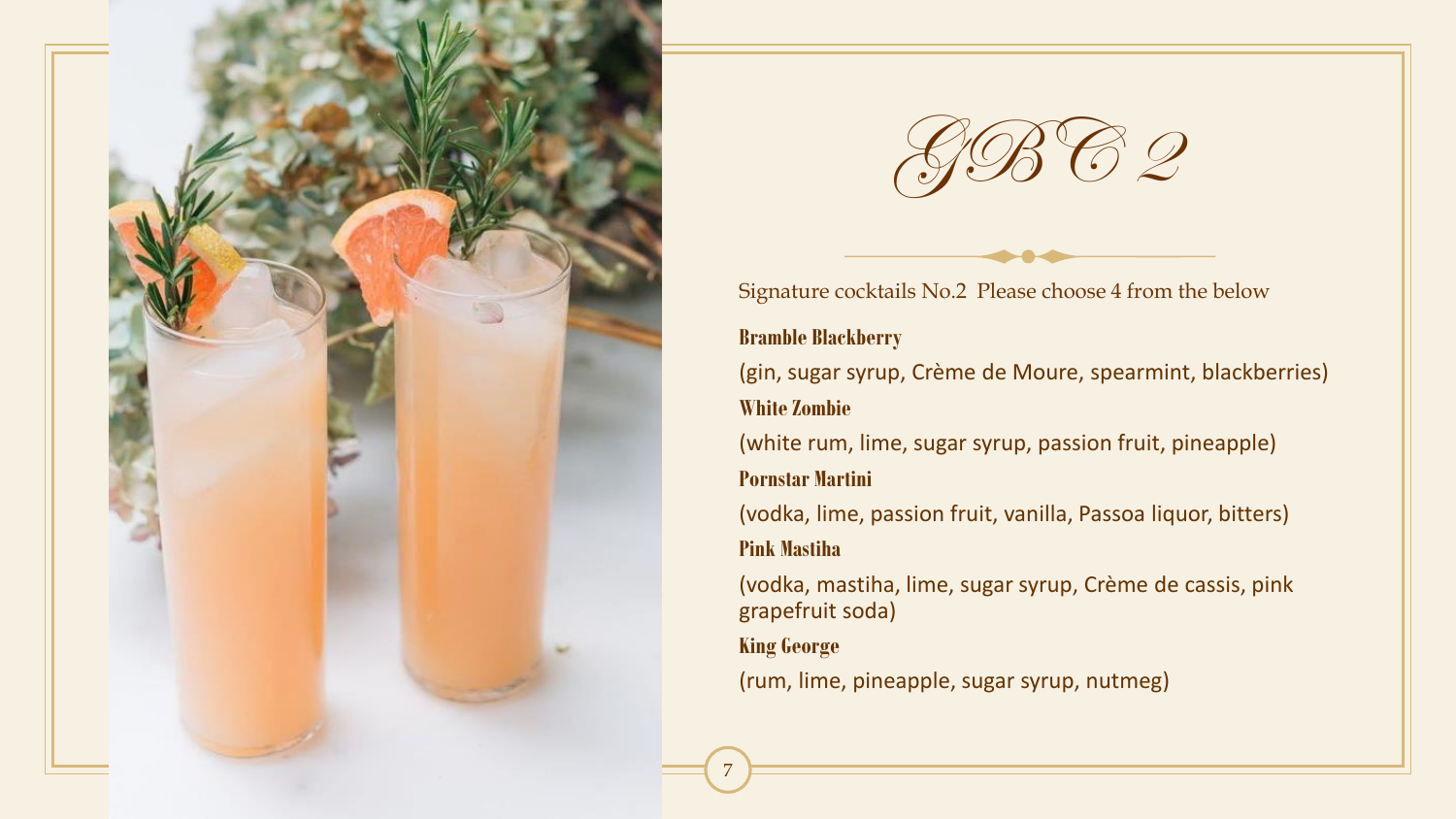GBC Welcome Drinks 3

# BEFORE THE EVENT

- Levander Greek Poem (sparkling wine, mastiha, lime and lavender) Apple Freshness
- (sparkling wine with brandy, Grand Marnier, bitters)
- Bubble Gum Excitement
- (sparkling wine, Malibu, strawberry, bubble gum flavor)

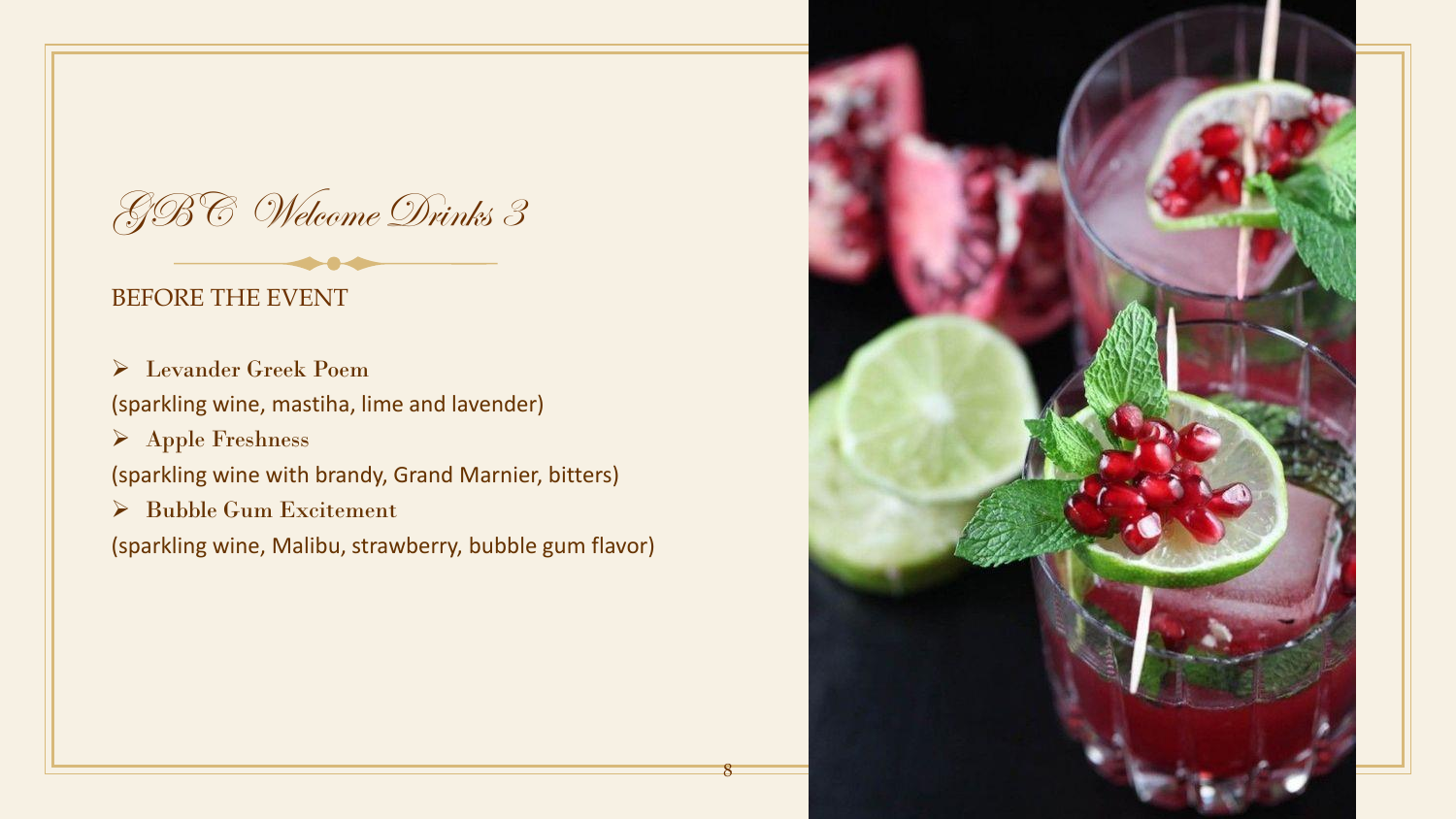



Signature cocktails No.3 Please choose 4 from the below

#### **Old Bourbon**

(Bourbon Whiskey, grapefruit juice, honey syrup, bitters, cinnamon) **Black Zombie**

(3 different white rum, lime, sugar syrup, passion fruits and pineapple)

#### **Mai Tai**

(3 different white rum, lime, citrus fruit liquor, vanilla syrup, orgeat syrup, bitters, pineapple)

#### **Mandarin Sunset**

(mastiha, lime, sugar syrup, passion fruit liquor, ginger, mandarin liquor, orange bitters)

## **Lemon Pie**

(gin, mastiha, lime, vanilla syrup, lemon curd, cookies)